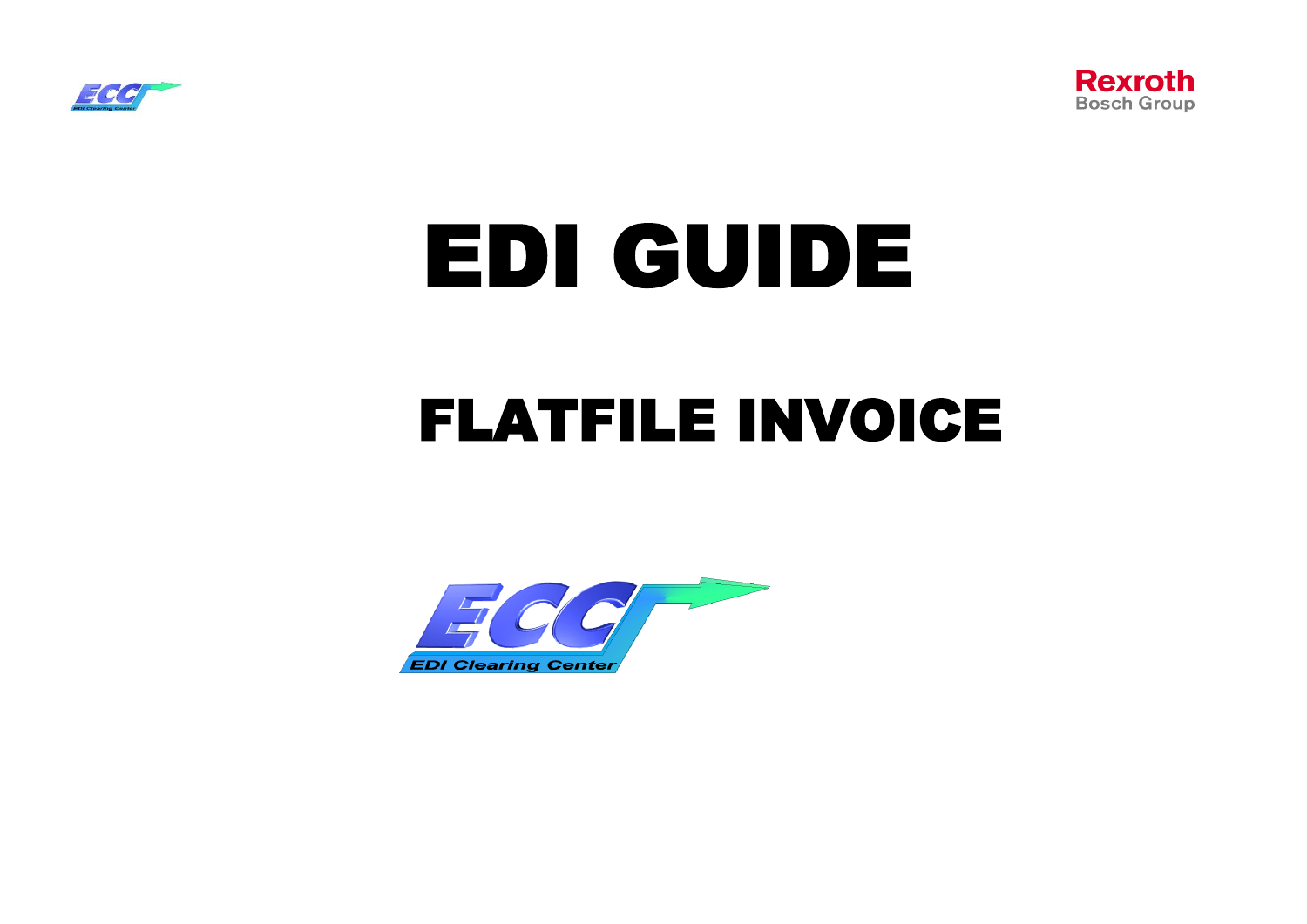



## **Who should read this document?**

This document is for EDI-administrators who will implement these guidelines to be able to receive FLATFILE - INVOICES from Bosch Rexroth AG.

### **Explanation of usage:**

Each flatfile consists of a header, a line item and a trailer record.

The file can contain more than one invoice. The structure always begins with a header record followed by the line item records of the respective invoice. At the end of each file there is a trailer record which contains the number of transmitted lines, excluding the trailer record.



### **Example with one invoice and 2 line items: Example with 2 invoices and 2 line items each:**



If you have questions to this guide, send an e-mail to: **SupportSales.EDI@de.bosch.com**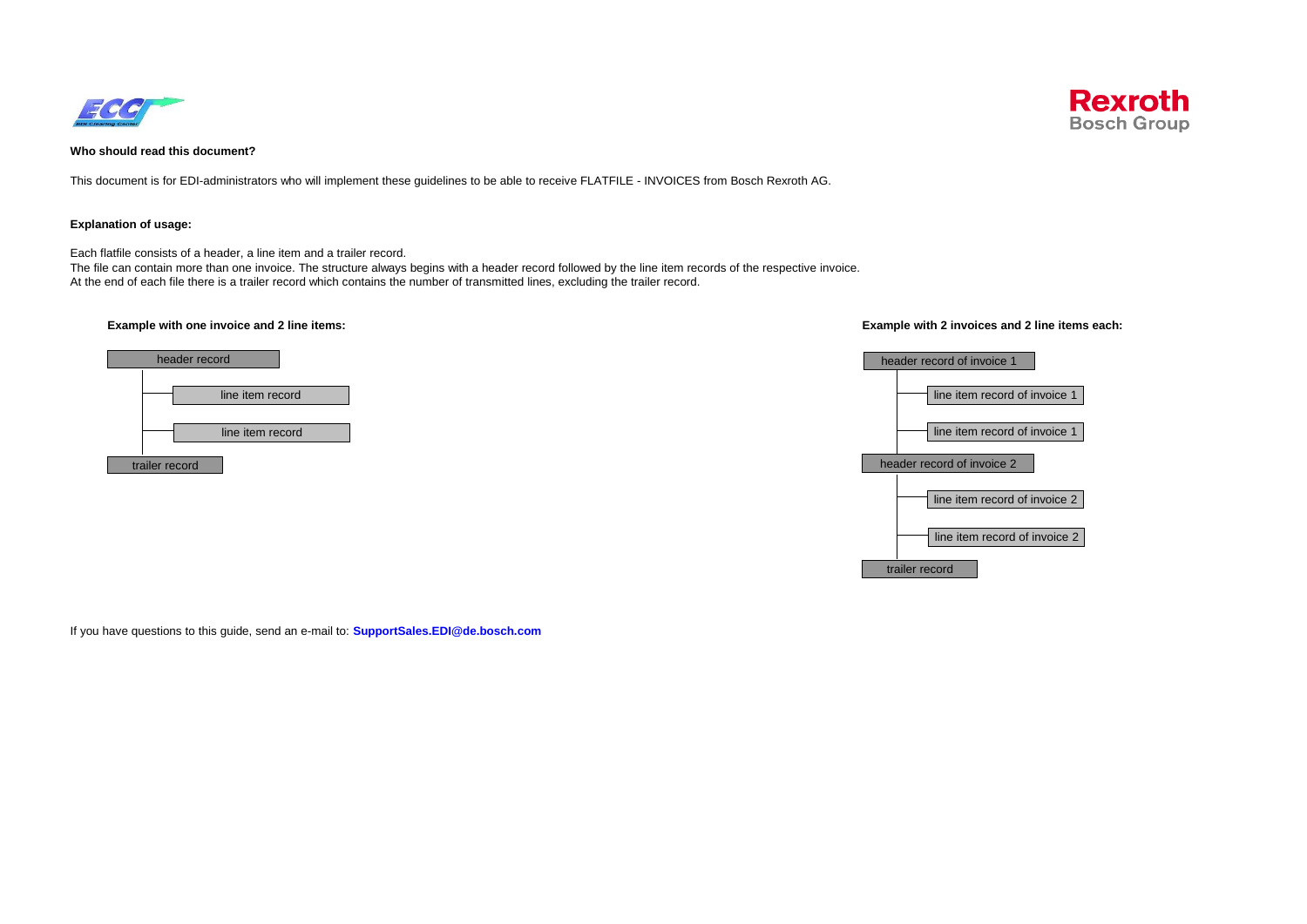



# **Header record**

| No.                                                                              | <b>Description</b>                            | Example                 | Remark                                                | Start | Length          | End             | Decimal | (R)equired-<br>(O)ptional | Data-Type   |
|----------------------------------------------------------------------------------|-----------------------------------------------|-------------------------|-------------------------------------------------------|-------|-----------------|-----------------|---------|---------------------------|-------------|
|                                                                                  | 1. Invoice Header Information                 |                         |                                                       |       |                 |                 |         |                           |             |
| 1<br>2<br>3<br>4<br>5<br>6<br>7<br>8<br>1<br>1<br>1<br><br>1<br>                 | Qualifier "H" for header data                 |                         |                                                       |       |                 |                 |         | lR                        | <b>CHAR</b> |
|                                                                                  | Sold-to-Party                                 | 6032253                 |                                                       |       | 10              | 11              |         | $\overline{\mathsf{R}}$   | <b>CHAR</b> |
|                                                                                  | <b>Bill-to-Party</b>                          | 6063331                 |                                                       | 12    | 10              | 21              |         | lR.                       | <b>CHAR</b> |
|                                                                                  | <b>Bill-to address: partner name</b>          | <b>Bosch Rexroth AG</b> |                                                       | 22    | 35              | 56              |         | $\overline{R}$            | <b>CHAR</b> |
|                                                                                  | <b>Bill-to address: street</b>                | Zum Eisengiesser 1      |                                                       | 57    | 35              | 91              |         | $\overline{R}$            | <b>CHAR</b> |
|                                                                                  | Bill-to address: zip-code                     | 97816                   |                                                       | 92    | $\mathbf{Q}$    | 100             |         | lR.                       | <b>CHAR</b> |
|                                                                                  | <b>Bill-to address: city</b>                  | Lohr am Main            |                                                       | 101   | 35              | 135             |         | $\overline{R}$            | <b>CHAR</b> |
|                                                                                  | Bill-to address: country (2-digit ISO-Code)   | ЭE                      |                                                       | 136   |                 | 137             |         | $\overline{R}$            | <b>CHAR</b> |
|                                                                                  | <b>Invoice number</b>                         | 4500215681              |                                                       | 138   | 35              | 172             |         | lR.                       | <b>CHAR</b> |
|                                                                                  | <b>Invoice date</b>                           | 20031022                |                                                       | 173   | $\mathbf{8}$    | 180             |         | lR.                       | <b>CHAR</b> |
|                                                                                  | <b>Freight costs</b>                          | 5.00                    |                                                       | 181   | 15              | 195             |         | 2 R                       | <b>CHAR</b> |
| $\frac{12}{13}$                                                                  | <b>Packing costs</b>                          | 7.00                    |                                                       | 196   | 15              | 210             |         | 2 R                       | <b>CHAR</b> |
|                                                                                  | <b>Tax amount</b>                             | 215.42                  |                                                       | 211   | 15              | 225             |         | 2 R                       | <b>CHAR</b> |
|                                                                                  | <b>Total invoice amount</b>                   | 1358.40                 |                                                       | 226   | 15              | 240             |         | 2R                        | <b>CHAR</b> |
|                                                                                  | <b>Delivery Note Number</b>                   | 1000148588              |                                                       | 241   | 35              | 275             |         | lo                        | <b>CHAR</b> |
|                                                                                  | <b>Delivery Date</b>                          | 20031022                |                                                       | 276   | 8               | 283             |         | lo                        | <b>CHAR</b> |
|                                                                                  | <b>Supplier</b>                               | 17000001                |                                                       | 284   | 10              | 293             |         | lR.                       | <b>CHAR</b> |
|                                                                                  | <b>Tax rate</b>                               | 16.00                   |                                                       | 294   |                 | 298             |         | 2R                        | <b>CHAR</b> |
|                                                                                  | <b>Currency</b>                               | <b>EUR</b>              |                                                       | 299   |                 | 30 <sup>4</sup> |         | IR                        | <b>CHAR</b> |
|                                                                                  | Sales tax identification number Supplier      | DE12345678              |                                                       | 302   | 20              | 321             |         | lo                        | <b>CHAR</b> |
|                                                                                  | Sales tax identification number Bill-to-Party | DE98765432              |                                                       | 322   | $\overline{20}$ | 341             |         | lo                        | <b>CHAR</b> |
|                                                                                  | Free Header Text Information (1)              |                         |                                                       | 342   | 70              | 411             |         | lo                        | <b>CHAR</b> |
|                                                                                  | Free Header Text Information (2)              |                         |                                                       | 412   | 70              | 481             |         | lO                        | <b>CHAR</b> |
|                                                                                  | Free Header Text Information (3)              |                         |                                                       | 482   | 70              | 551             |         | lo                        | <b>CHAR</b> |
|                                                                                  | Free Header Text Information (4)              |                         |                                                       | 552   | 70              | 621             |         | lo                        | <b>CHAR</b> |
|                                                                                  | Free Header Text Information (5)              |                         |                                                       | 622   | 70              | 691             |         | lo                        | <b>CHAR</b> |
|                                                                                  | <b>Discount</b>                               | 5.00                    |                                                       | 692   | 15              | 706             |         | 20                        | <b>CHAR</b> |
|                                                                                  | accounting document                           | 5512345678              |                                                       | 707   | 10              | 716             |         | lo                        | <b>CHAR</b> |
|                                                                                  | credit note                                   |                         | if this field is marked the document is a credit note | 717   |                 | 717             |         | lo                        | <b>CHAR</b> |
| <u> 15 16 <mark>17 18 19</mark> 19 20 21 22 23 24 25 26 27 28 29 30 31 32 33</u> | returnable packaging                          | 15.00                   |                                                       | 718   | 15              | 732             |         | 2 0                       | <b>CHAR</b> |
|                                                                                  | miscellaneous costs                           | 17.35                   |                                                       | 733   | 15              | 747             |         | 2 0                       | <b>CHAR</b> |
|                                                                                  | <b>Message Type</b>                           | <b>INVOIC</b>           |                                                       | 748   | 10              | 757             |         | 2R                        | <b>CHAR</b> |
|                                                                                  | <b>Carriage Return Line Feed</b>              | <b>'CRLF"</b>           |                                                       | 758   |                 | 758             |         | lR.                       | <b>CHAR</b> |